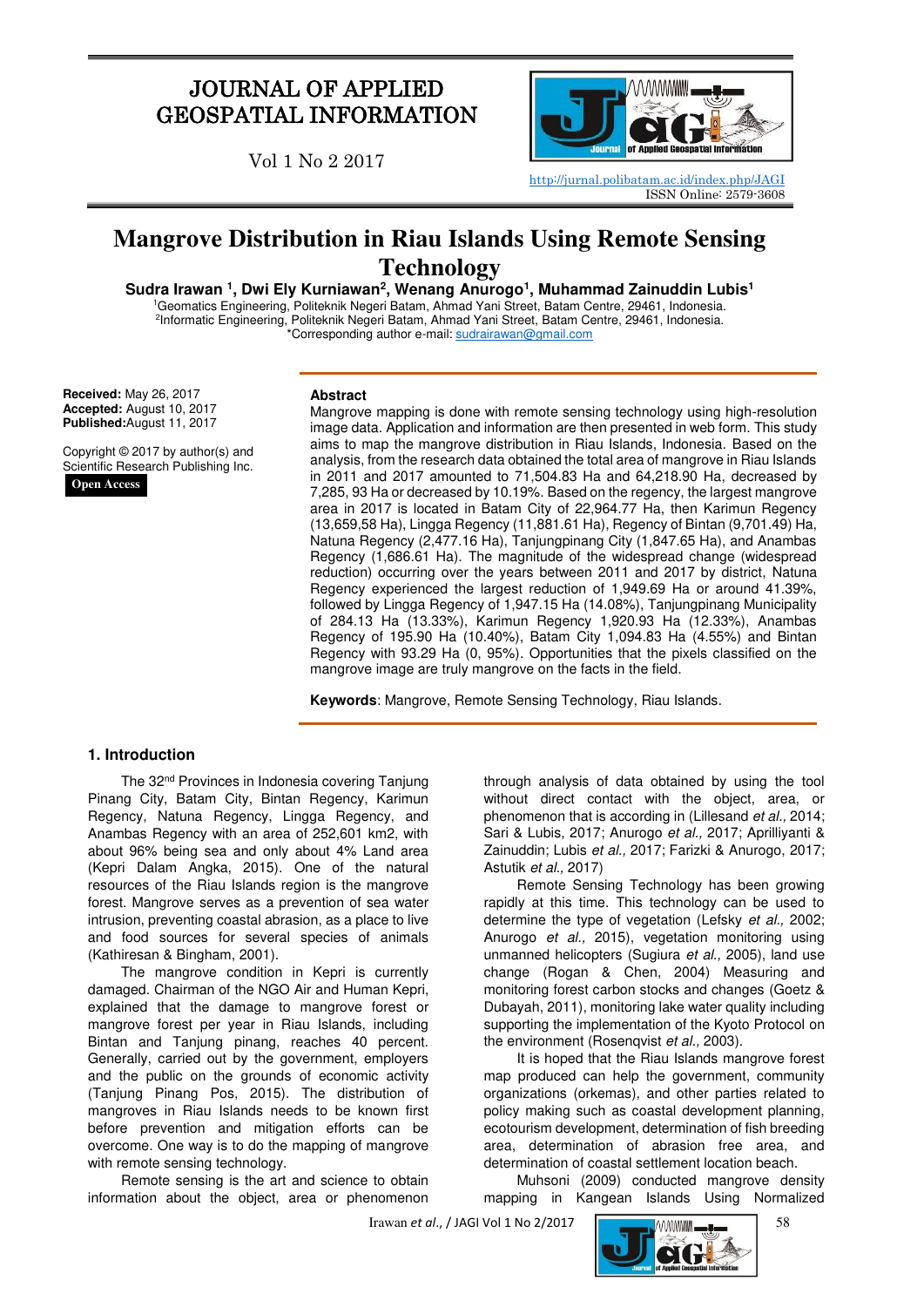Difference Vegetation Index (NDVI) algorithm. The method used by Word to obtain land cover is by using supervised classification.

The resulting mangrove density is divided into three parts, namely: Solid area of 83 Ha, Medium area of 991 Ha, Rare 2.333 Ha. Chevalda (2013) conducted mangrove mapping by detecting and calculating mangrove area using Image Fusion Citra Spot and Quickbid method at Los Tanjung Pinang Island.

Analysis of the distribution and density of mangroves using Landsat 8 image in Segara, West Java (Purwanto et al., 2013). This research did separation of mangrove and non mangrove object by using unsupervised classification method and to analyze mangrove density by using NDVI formula. Martuti et al., (2013) Conducted a study to study the creation of mangrove plant databases by identifying mangrove and mangrove vegetation density levels, so as to provide appropriate recommendations on targets. Primary data collection in this research covers measurement of mangrove vegetation distribution. Vegetation data were analyzed to obtain the Important Value Index (IVI) and Diversity Index (DI).

#### **2. Research methods**

Making the map of mangrove forest distribution using remote sensing data tool in this research using high-resolution image data that is the image of Riau Islands region covering Tanjung Pinang City, Batam City, Bintan Regency, Lingga Regency, Karimun Regency, Anambas Regency, Natuna Regency. The working principle of remote sensing method can be seen in **Figure 1**.



Figure 1. The working principle of remote sensing method (Buttler et al., 1988)

 The research design is presented in **Figure 2**. In determining the limits of mangrove forests, also consider the elements or key interpretations that can help identify the appearance of objects to be interpreted. The result of the visual interpretation process obtained a tentative dissemination data about mangrove forest. This tentative data is data obtained based on the presumption of an interpreter. The data can be said to represent the validity of the object's appearance in fields validation test.

 The tentative data of mangrove forest distribution is then used as a reference for the determination of samples to validate the field. Field validation test is intended to determine the level of truth of visual interpretation results. Testing the level of truth interpretation results using the error matrix with the basic reference of the interpretation that has been made.

 The percentage of correctness of the interpretation can be stated that the data of the interpretation result can represent the original appearance in the field. The percentage limitation of the truth of the interpretation result must be greater or equal to 85%. This means that the extraction visual interpretation data from the remote sensing data represents 85% of all visibility in the field.



Figure 2. Research Design

The accuracy tests performed on this category data are generally the results of visual interpretation, digital classification, and groupings of spectral transformation values. The technique used is a contingency table that on the science of sensing is much better known as confusion matrix table name. Table the confusion matrix is a matrix table that links between classified pixels and ground truth data whose information can be retrieved from field data and verified maps. Information that can be taken from the confusion matrix is very much including the overall accuracy, accuracy producer, user accuracy, and kappa coefficient.

| <b>Producer accuracy</b> $(\%) =$                                                     |  |
|---------------------------------------------------------------------------------------|--|
| The <u>number of test samples accuracy of a class is correctly classified</u> $X$ 100 |  |
| The number of test samples of accuracy in a class                                     |  |
| User accuracy $(\%) =$                                                                |  |
| The number of test samples accuracy of a class is correctly classified $X$ 100        |  |
| The number of test samples that are classified as accuracy class                      |  |

The value of the user and producer accuracy is calculated for each class that is in the classification. So is the case with omissions and commissions that are residuals of the producer and user accuracy. The overall accuracy score shows the number of pixels correctly classified in each class compared to the number of samples used for accuracy testing in all classes.

> Overall accuracy (%) = The number of correctly classified pixels The number of test samples accuracy

The kappa value shows the comparison between the classified results tested and the random classification

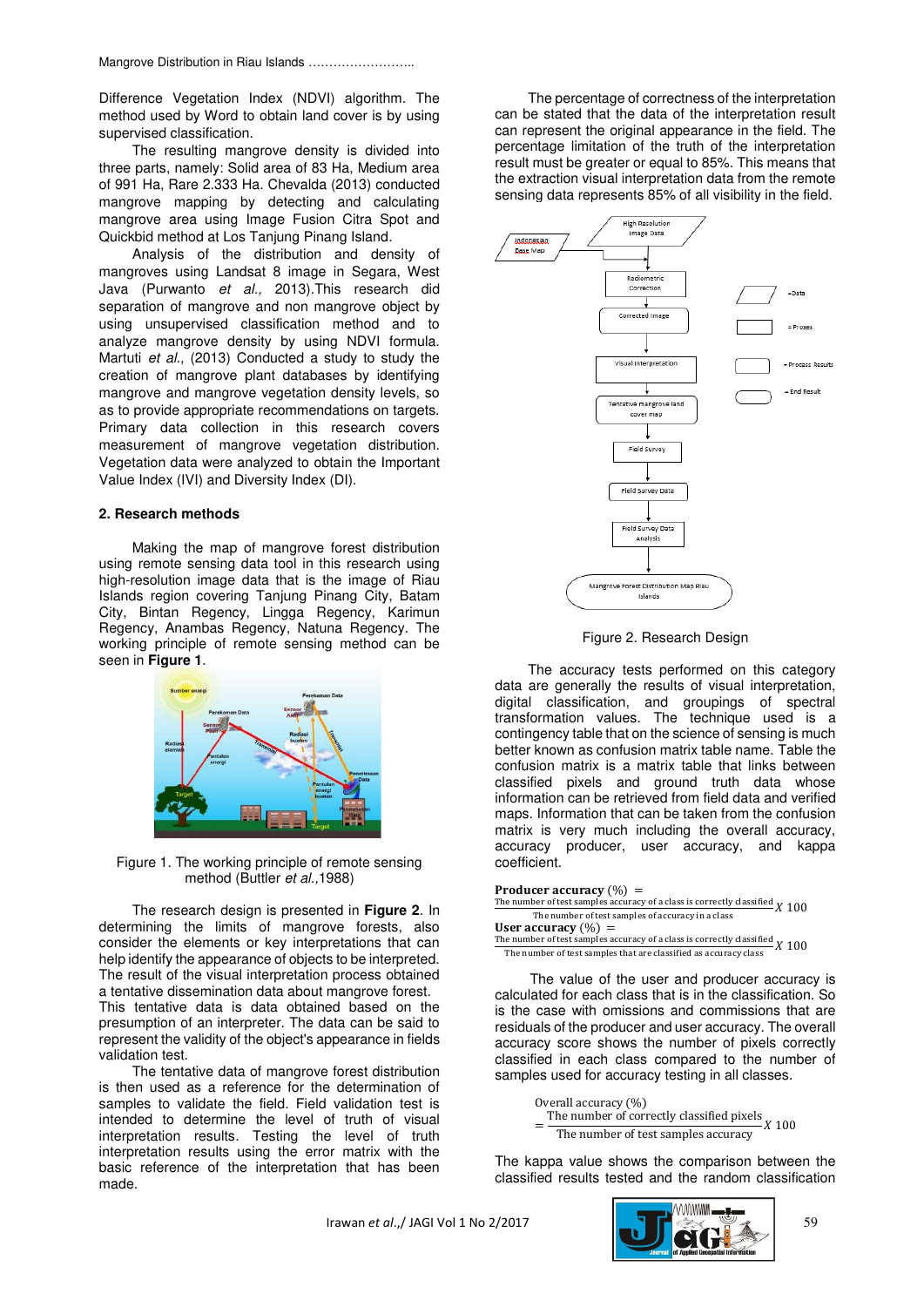Mangrove Distribution in Riau Islands ……………………..

results. In other words the kappa value indicates the consistency of the classification result. This kappa value will always be lower than the overall accuracy score.

Kappa Coefficient = 
$$
\frac{(N x Xkk) - Xk\sum X\sum k}{(N2 - Xk\sum X\sum k)}
$$

Keterangan:

- N : Total sample for accuracy test
- Xkk : The number of correctly classified pixels
- Xk∑X∑k : The number of samples for an accuracy test for each class multiplied by the number of pixels classified in that class and added for all classes.

#### **3. Result and Discussion**

The mangrove distribution maps produced in 2011 and 2017 are shown in **Figures 3 and 4**.



Figure 3. Mangrove forest distribution map on 2011 of Riau Islands

 The Differences of Mangrove Area in 2011 and 2017 are presented in Table 2. Based on Table 2 it can be seen that in the current condition (2017), mangrove cities / regencies are Batam City (35.76%), followed by Karimun Regency (21.27%), Lingga Regency (18.50%), Bintan Regency (15.11%), Natuna Regency (3.86%), Tanjungpinang (2.88%), and Anambas Regency  $(2.63\%)$ .

**Tabel 2. Luas Magrove di Kepulauan Riau Tahun 2011 dan 2017** 

| <b>No</b> | <b>City or District</b> | Area (Ha) |           |  |
|-----------|-------------------------|-----------|-----------|--|
|           |                         | 2011      | 2017      |  |
|           | <b>Batam</b>            | 24.059,60 | 22.964,77 |  |
| 2         | Anambas                 | 1.882,52  | 1.686,61  |  |
| 3         | Karimun                 | 15.580,51 | 13.659,58 |  |
| 4         | Natuna                  | 4.226.86  | 2.477.16  |  |
| 5         | Tanjungpinang           | 2.131,79  | 1.847,65  |  |
| 6         | Lingga                  | 13.828.77 | 11.881,61 |  |
| 7         | <b>Bintan</b>           | 9.794.78  | 9.701,49  |  |
|           | Total                   | 71.504.83 | 64.218,90 |  |

#### **MANGROVE FOREST DISTRIBUTION MAP ON 2017** OF RIAU ISLANDS PROVINCE



Figure 4. Mangrove forest distribution map on 2017 of Riau Islands

The magnitude of the widespread change (reduction in area) occurring in the year between 2011 and 2017 was 7,285, 93 Ha or decreased by 10.19% when compared to the total area of mangrove in 2011, meaning that within 5 years 10,19% of mangrove forest In the Riau Islands experienced a change of function both for reclamation activities or infrastructure development on the coast. If seen the change of area of regency, then Natuna Regency experienced the biggest wide reduction that is 1,949,69 Ha or about 41,39%, followed by Lingga Regency equal to 1,947,15 Ha (14,08%), Tanjungpinang City equal to 284,13 Ha (13, 33%), Karimun Regency 1,920.93 Ha (12.33%), Anambas Regency (195.90 Ha (10.40%), Batam City 1,094.83 Ha (4.55%) and Bintan Regency 93.29 Ha (0.95%).

 Based on research conducted Syahputra (2014) in Riau Islands found 15 species of mangrove which is dominated by Avicena lanata, Lumnitzera littorea, and Xylocarpus granatum. The diversity of species in the Riau Islands is high. Validation results to the field show the same thing, the type of mangrove in Batam Island is also dominated by Avicena lanata and Lumnitzera

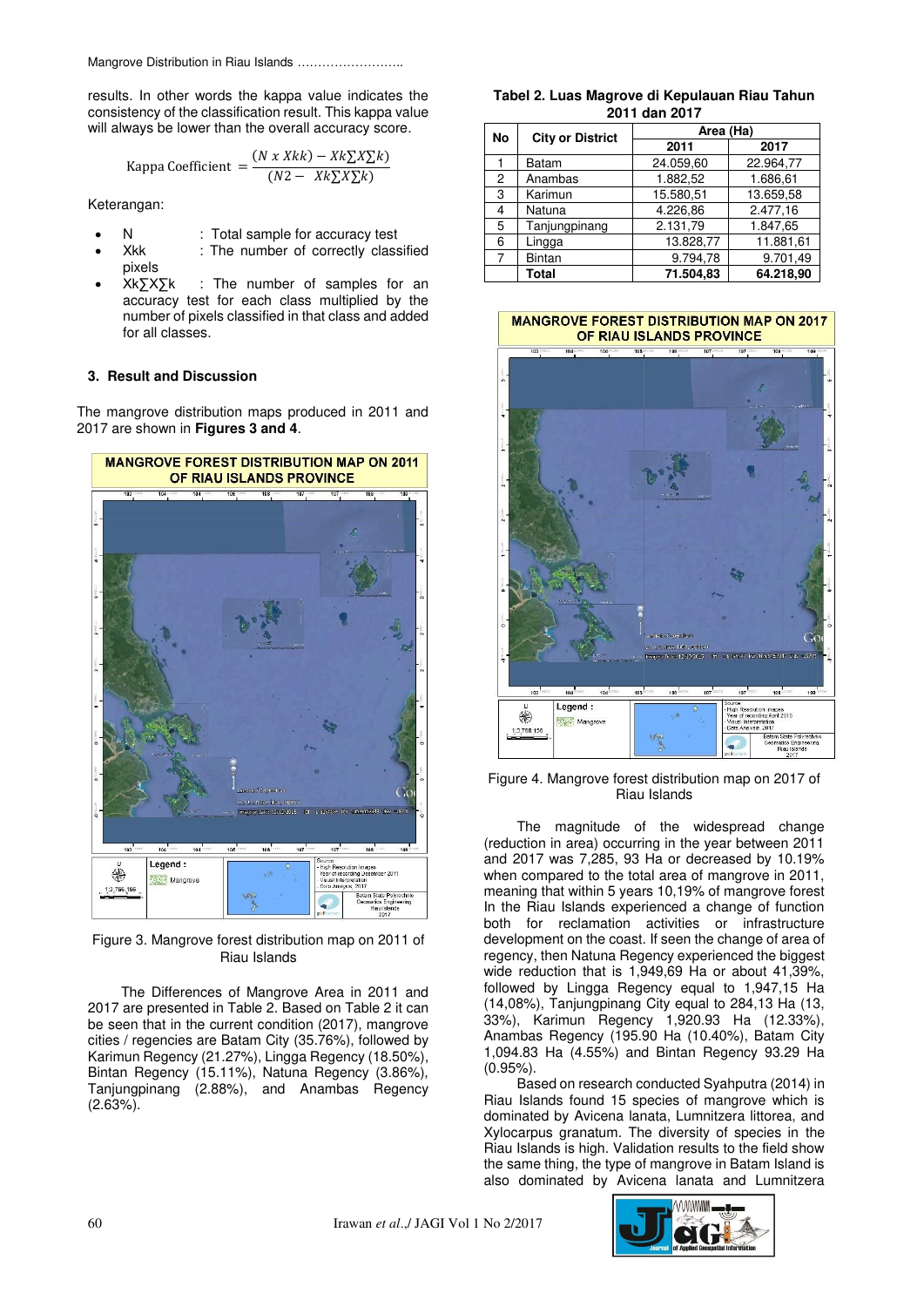littorea. Each district on the island of Batam has a wide range of different mangroves. Especially for the Batam Regency, mangrove area is divided into perkecematan as presented in Table 3.

Table 3. Mangrove Area in Batam City of 2011 and 2017

| No | <b>City or District</b> | Area (Ha) |            |  |
|----|-------------------------|-----------|------------|--|
|    |                         | 2011      | 2017       |  |
|    | Batu Aji                | 371,484   | 292,357    |  |
|    | Belakang                |           |            |  |
| 2  | Padang                  | 3.004,967 | 3.002,072  |  |
| 3  | Batam Kota              | 378,772   | 395,161    |  |
| 4  | <b>Bulang</b>           | 5.525,365 | 5.377,398  |  |
| 5  | Galang                  | 9.108,580 | 8.996,774  |  |
| 6  | Nongsa                  | 1.219.364 | 1.134,086  |  |
| 7  | Sagulung                | 1.561,204 | 1.561,204  |  |
| 8  | Sekupang                | 738,871   | 738,871    |  |
| 9  | Sungai Beduk            | 2.150,995 | 1.466.846  |  |
|    | Total                   | 24.059,60 | 22.964,769 |  |

Based on Table 3 on the present condition (2017) seen specifically in Batam City, the sub district has the largest mangrove area located in Galang subdistrict, sub-district of Bulang subdistrict, Padang subdistrict, Sagulung sub-district, Sungai Beduk sub-district, Nongsa sub-district, Sekupang sub- Batam City Subdistrict, and Batu Aji Sub-district.

According to research conducted by Irawan & Malau (2016), the mangrove area of Batam Island (without Galang District, Rempang, and Rear of Padang) is 18,805.71 Ha, if per district, Sagulung subdistrict is 7,189.78 Ha, Batu Aji sub-district is 692 , 39 Ha, Sungai Beduk sub-district of 4,840, 67 Ha, Nongsa sub-district of 2,801.53 Ha, Sekupang sub-district of 1,431.78 Ha, Batu Ampar sub-district of 170.81 Ha, Batam Town sub-district of 1,032.25 Ha, Bengkong sub-646,49 Ha, and in Kecamatan Lubuk Baja there is no mangrove at all.

The difference in results is due to the different methods used. In this study using visual methods, while research Irawan & Malau (2016) using the method of Normalized Difference Vegetation Index (NDVI). Conditions in the field indicate the large number of human activities that are very harmful to the existence of mangrove forests, including: illegal logging, land use change, pollution and high sedimentation to form new land.

Therefore, the related parties are expected to further improve the supervision and socialization related to the importance of maintaining the sustainability of mangrove forests. Mangrove forest can actually be used as ecotourism. Mulyadi (2015) develop strategies and development of mangrove forests in Sungai Wain Balikpapan through the concept of ecosours are aware of 3 aspects, namely technical aspects, social aspects, and institutional aspects. Maulinna (2011) also stated that mangrove conservation efforts with community participation is the key to success in mangrove conservation. This concept can be applied in Batam Island mengigat Batam is the center of industry as well as tourism in the region of Singapore and Malaysia. Field validation results are presented in Table 4.

|                             | <b>Field survey</b> |                                   |                 |             |                                |
|-----------------------------|---------------------|-----------------------------------|-----------------|-------------|--------------------------------|
| Image<br>Interpretati<br>on | Mangr<br>ove        | <b>Non</b><br><b>Mangr</b><br>ove | <b>Total</b>    | <b>User</b> | Error<br><b>Commiss</b><br>ion |
| Mangrove                    | 78                  | 9                                 | 87              | 89,65<br>℅  | 10.35%                         |
| <b>Non</b><br>Mangrove      | 5                   | 38                                | 43              | 88.37<br>%  | 11.63%                         |
| Jumlah                      | 83                  | 47                                | 130             |             |                                |
| Producer                    | 93.98<br>℅          | 80,85<br>%                        | Overall: 89.23% |             |                                |
| Error<br>Omission           | 6.02%               | 19.15<br>℅                        | Kappa: 0.837    |             |                                |

Table 4. Field Calculation Validation Results

The value of user accuracy in the mangrove class is 89.65%, which means 89.65% chance that the pixel classified in the mangrove image is really mangrove on the fact in the field. In other words, there is only 10.34% (error commission) it is likely that the pixel that is classified as mangrove is non mangrove in the field.

The value of user accuracy is more favored by the decision makers because the classification results are able to give estimation and description of the actual conditions in the field. The value of producer accuracy in the mangrove class is 93.97%, which means that 93.97% of the mangroves in the field in the research area are correctly classified, ie 19.14% (omission error) of mangrove in the field are not classified as mangrove. This accuracy producer value is generally more favored by the thematician because the accuracy is able to show the number of objects on the surface of the earth that is represented correctly on the map or the result of classification. The value of kappa coefficient in this study is 0.84 which means that the classification results can avoid 83.73% of errors that will appear in the random classification.

## **3. Conclusion**

 Based on the results of the research, it can be concluded that the mangrove distribution map produced shows that the total mangrove area in Riau Islands in 2011 and 2017 amounted to 71,504.83 Ha and 64,218.90 Ha, decreased by 7,285, 93 Ha or decreased by 10.19%. The value of user accuracy in the mangrove class classified on the mangrove image is really mangrove on the fact in the field. The accuracy of producer accuracy in mangrove class was 93.97%. The value of kappa coefficient in this study is 0.84 which means that the classification results can avoid 83.73% of errors that will appear in the random classification.

## **Acknowledgment**

I express my sincere thanks to the referees for their valuable suggestions to improve the paper in present form. The authors are grateful to Ditjen Penguatan Riset dan Pengembangan Kementerian Riset, Teknologi, dan Pendidikan Tinggi & Politeknik Negeri Batam.